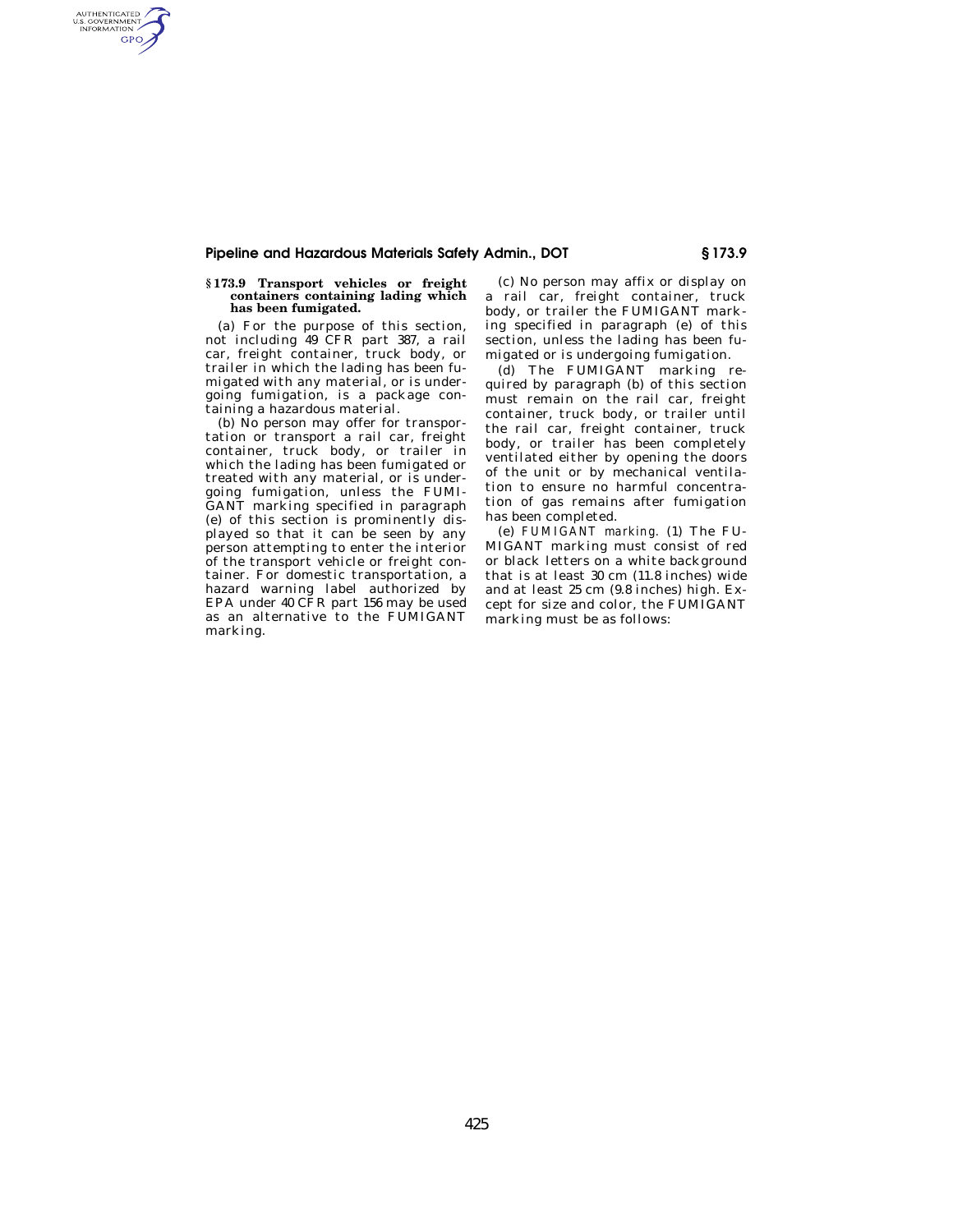

(2) The ''\*'' shall be replaced with the technical name of the fumigant.

(f) A closed cargo transport unit that has been fumigated is not subject to any other provisions of this subchapter if it—

(1) Has been completely ventilated either by opening the doors of the unit or by mechanical ventilation after fumigation, and

(2) Displays the FUMIGANT marking, including the date of ventilation.